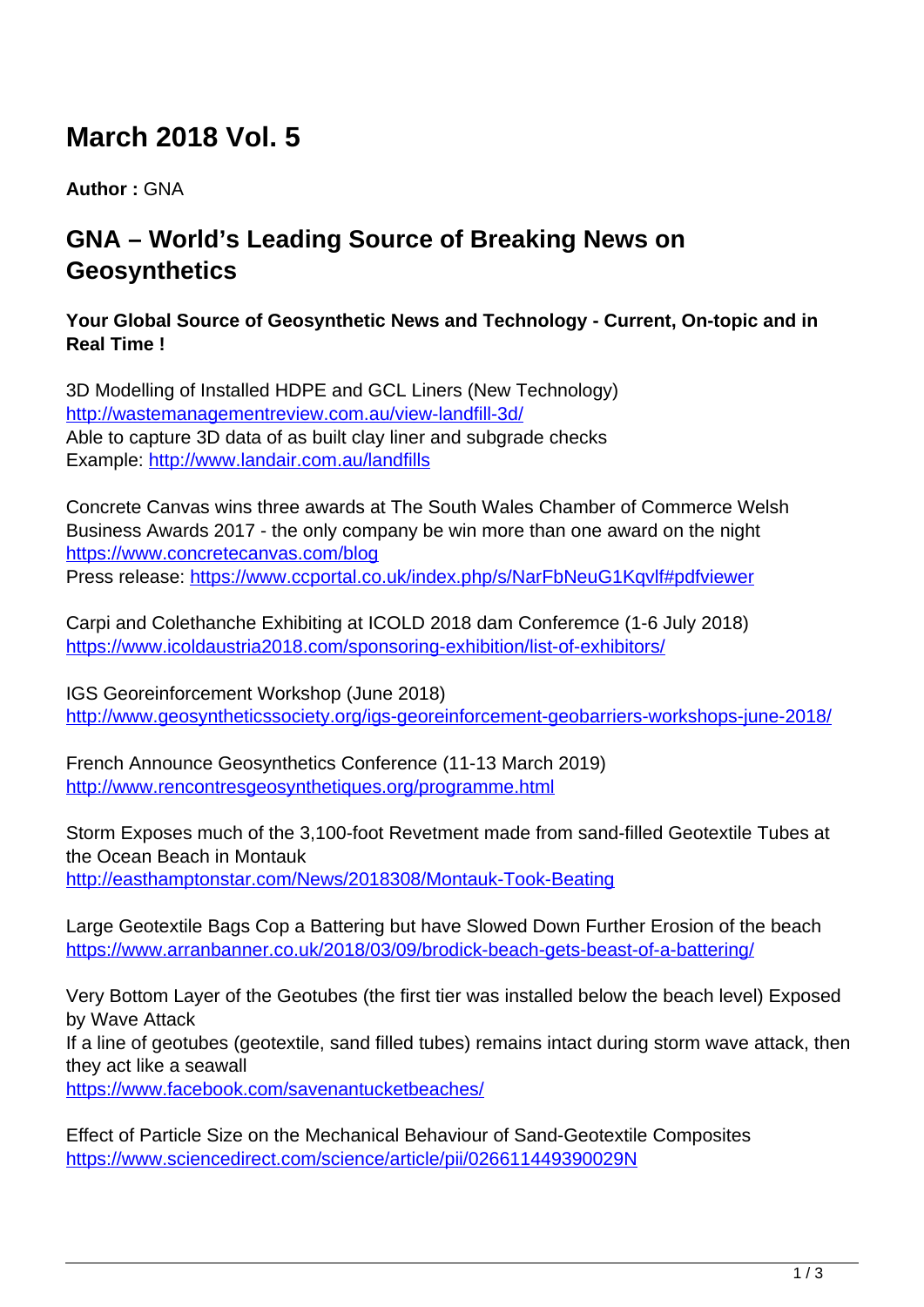Effects of Temperature Rise on Load-strain-time Behaviour of Geogrids (Ahead of Print) <https://www.icevirtuallibrary.com/doi/abs/10.1680/jgein.18.00008>

Application of Strength Reduction Method in Checking Safety Factor of a Fiber GeoGrid Reinforced Soil Slope [http://www.jeffjournal.org/papers/Volume13/V13i1\(10\)%20%20Jun%20Zhang.pdf](http://www.jeffjournal.org/papers/Volume13/V13i1(10)%20%20Jun%20Zhang.pdf)

Investigation of Geogrid Reinforced Engineered Cementitious Composite for Culvert Repair: Extended Abstract <https://trid.trb.org/view/1495616>

Geogrid Reinforcement in Hot-Mix Asphalt: Interlayer Shear Bond Strength Assessment <https://trid.trb.org/view/1495802>

Geobag for Fecal Sludge Drying - Malacca, Malaysia (CASE STUDY) <http://www.cseindia.org/geobag-for-fecal-sludge-drying-malacca-malaysia-8333>

Geomembrane Solutions from Itape

[https://www.itape.com/-/media/files/product%20literature/market%20segment/](https://www.itape.com/-/media/files/product%20literature/market%20segment/geomembranes/geomembrane%20solutions%20brochure.pdf) [geomembranes/geomembrane%20solutions%20brochure.pdf](https://www.itape.com/-/media/files/product%20literature/market%20segment/geomembranes/geomembrane%20solutions%20brochure.pdf)

#### **Stay Up to Date and Stay In Touch with the Latest Geosynthetic News by Signing Up for the GNA Newsletter**

<https://www.geosyntheticnews.com.au/subscribe/>

• GNA now has +30,000 views per month

• Articles published on GNA get thousands of views and are distributed widely through 3rd Party Affiliates

- GNA is now the most read source of Breaking News on Geosynthetics Worldwide
- Since GNA is published up to 12 times per month, no other source of Geosynthetic Industry News comes close to being as current and up-to-date
- In 2017 we have increased readership by 10,000+ though India, Africa and Asia
- Special Advertising Packages Available for Geosynthetic Manufacturers, Installers, and Service Providers.

#### **ExcelPlas Geosynthetics Testing Expands Geosynthetic Testing Offerings**

ExcelPlas now performs more than 120 standard geosynthetic tests in accordance with relevant ASTM, GRI and ISO standards.

We have extensive experience with all types of geosynthetics - from geomembranes (HDPE, LLDPE, fPP), geotextiles to geonets, geogrids, geocomposites and and geosynthetic clay liners (GCLs).

As a Nationally Accredited Testing Laboratory, our technicians, equipment and quality system are monitored regularly for proficiency and compliance assuring that you can count on quality results every time.

? Geosynthetic News Alerts - Your Global Source of Geosynthetic News and Technology.